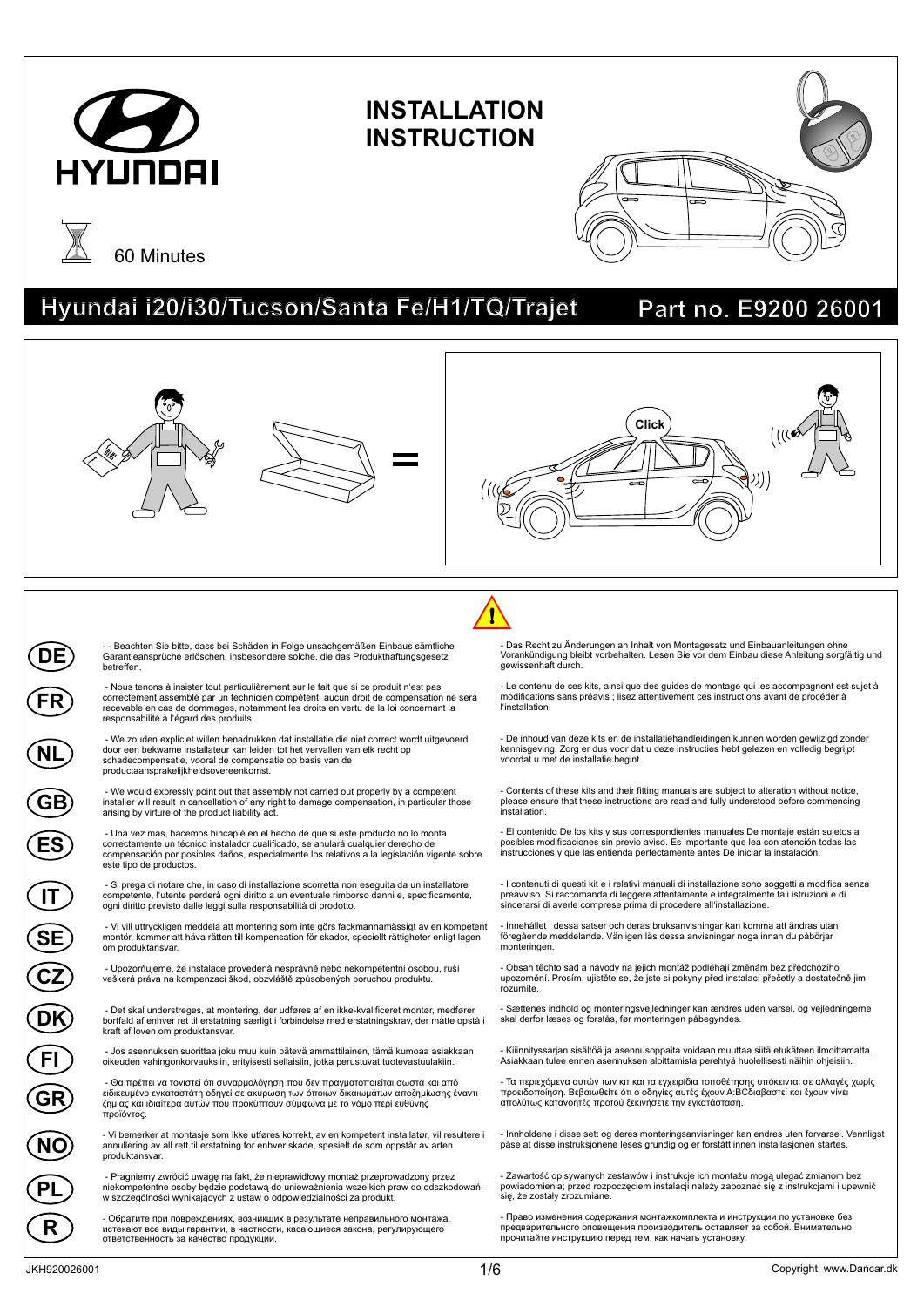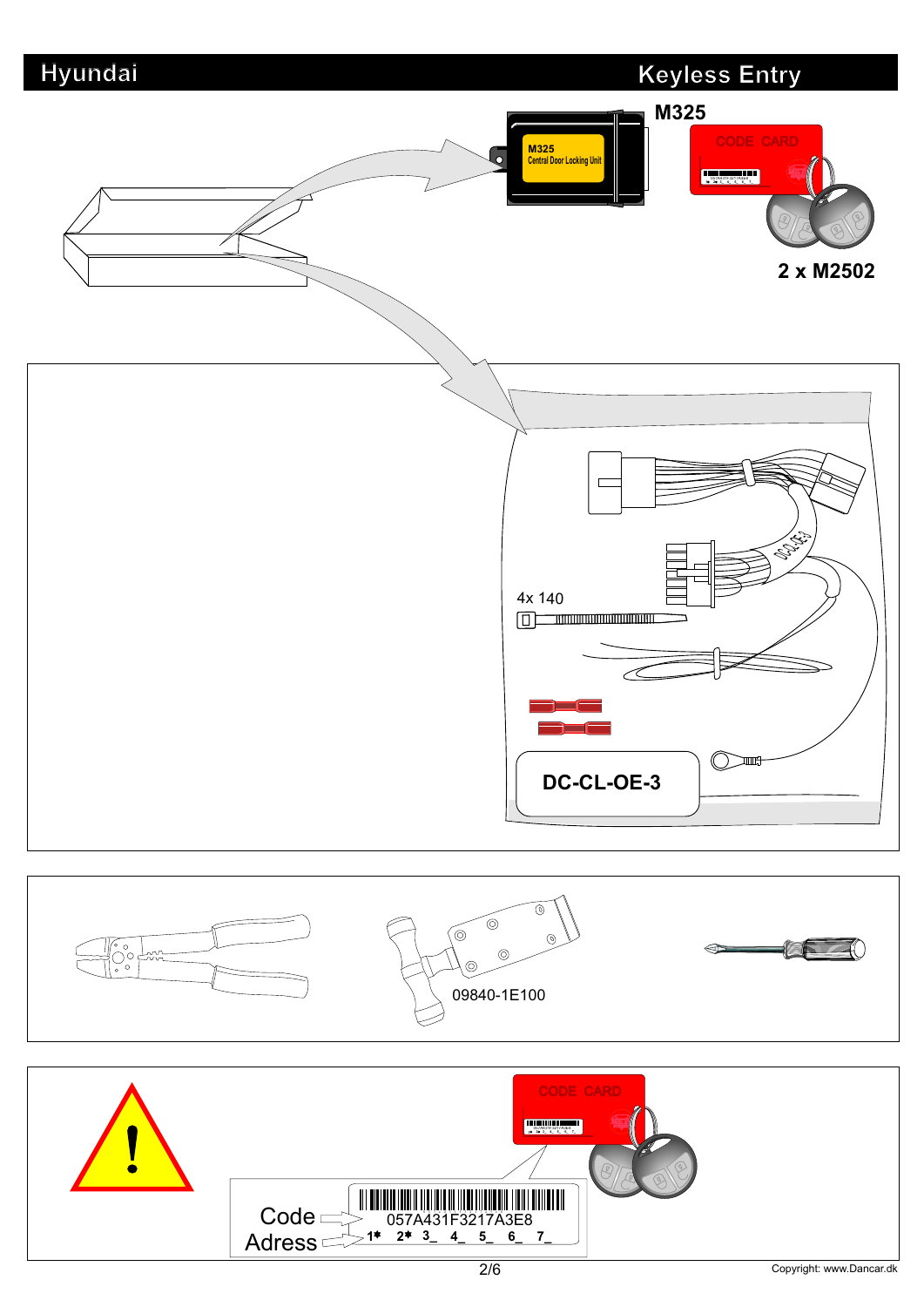## **KEYLESS ENTRY FOR HYUNDAI SANTA FE(FM) 2001-2006**

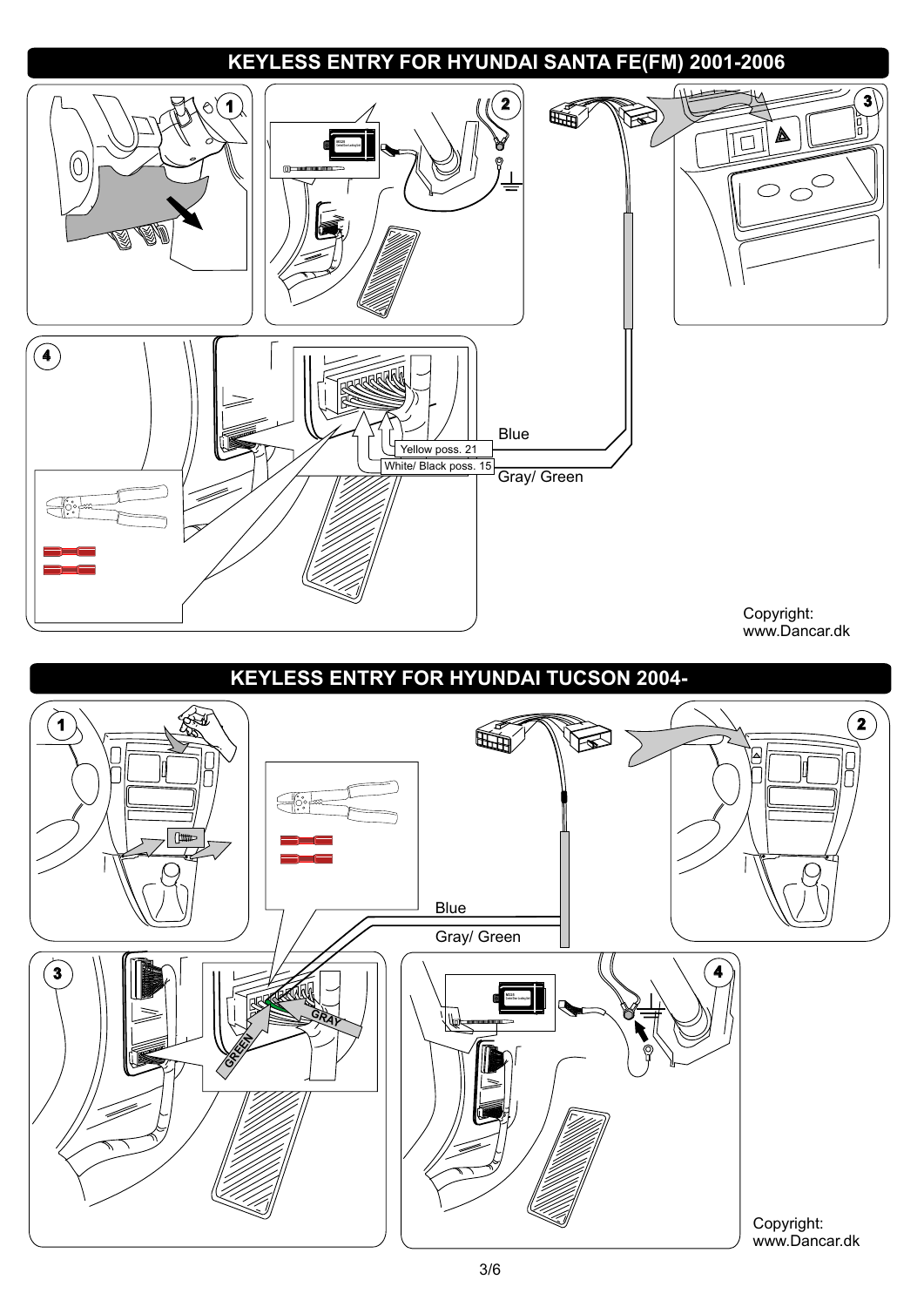#### **KEYLESS ENTRY FOR HYUNDAI TRAJET 2001-**

![](_page_3_Figure_1.jpeg)

Copyright: www.Dancar.dk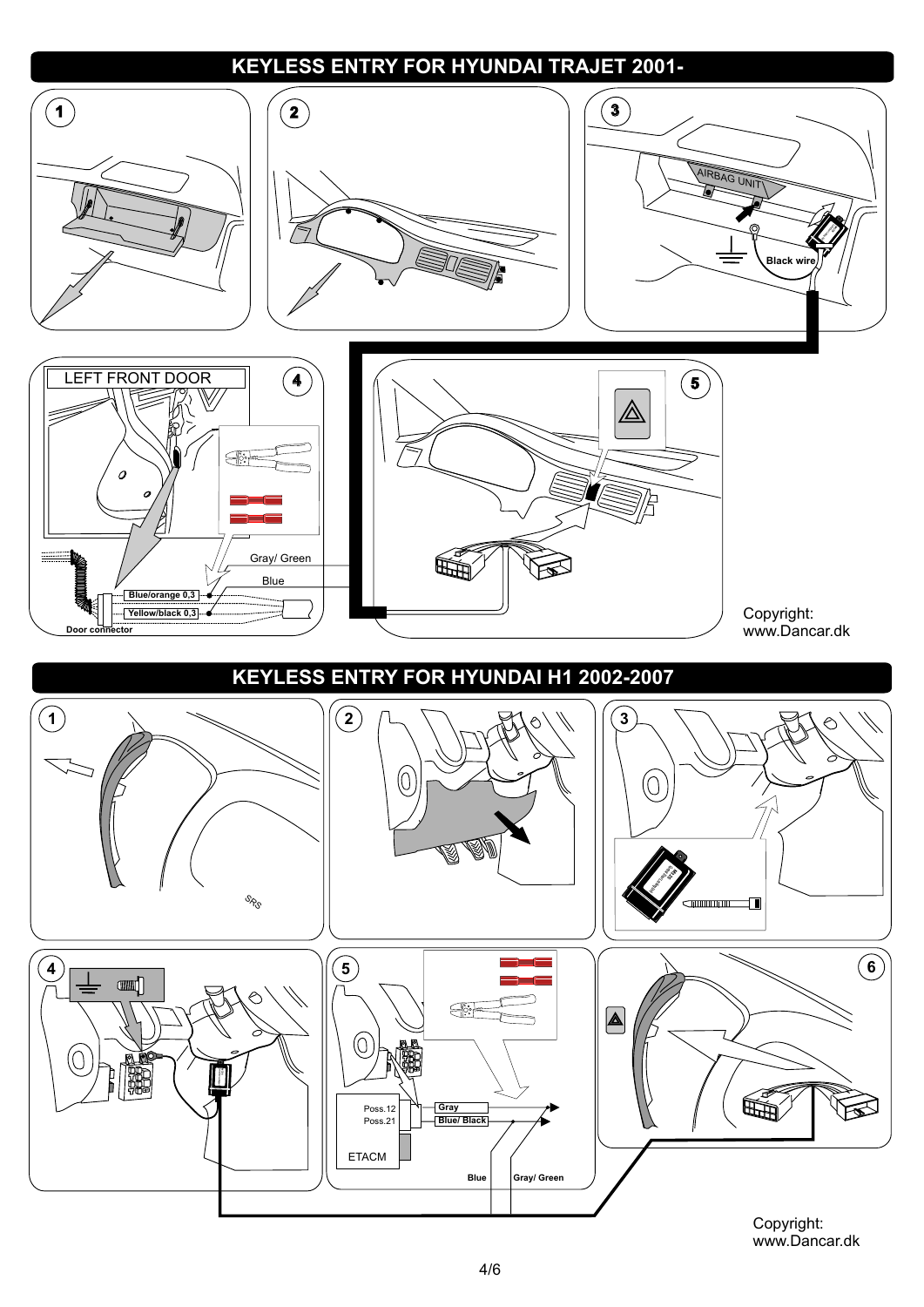## **KEYLESS ENTRY FOR HYUNDAI I 30 2007-**

![](_page_4_Figure_1.jpeg)

Copyright: www.Dancar.dk